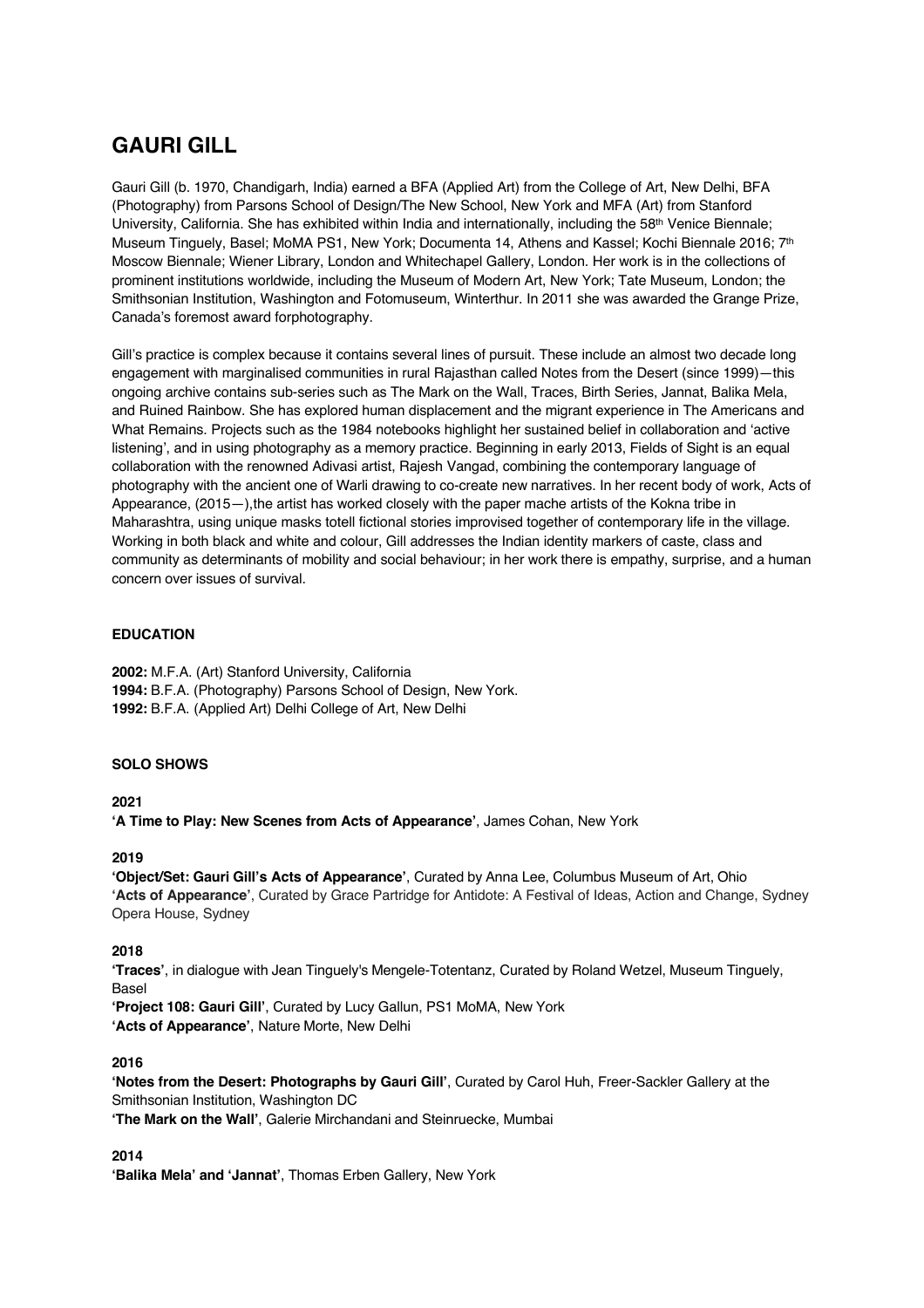### **2012**

**'Balika Mela'**, Nature Morte Gallery, New Delhi; Book Launch at Fotomuseum, Winterthur

### **2011**

**'What Remains'**, Green Cardamom Gallery, London

### **2010**

**'Notes from the Desert'**, Nature Morte Gallery, New Delhi; Matthieu Foss Gallery, Mumbai; Focus Gallery, Chennai; Urmul Setu Sansthan, Lunkaransar

### **2008 – 11**

**'The Americans'**, Bose Pacia Gallery, Kolkata; Chatterjee and Lal Gallery, Mumbai; Nature Morte Gallery, New Delhi; Thomas Welton Art Gallery, Stanford University; Chicago Cultural Center, Chicago; Bose Pacia Gallery, New York; Missisauga Central Library, Missisauga

### **SELECTED TWO PERSON/GROUP EXHIBITIONS**

### **2021**

**'Maps of Disquiet',** Chennai Photo Biennale 2021, curated by Arko Datto, Boaz Levin, Kerstin Meincke and Bhooma Padmanabhan, Chennai

**'Sheher, Prakriti, Devi'**, Exhibition with Vinnie Gill and Ladhki Devi, Galerie Mirchandani and Steinruecke, Mumbai

**'Not standing still: new approaches in documentary photography'**, Curated by Daniel Boetker-Smith, Pippa Milne and Gareth Syvret, Monash Gallery of Art

**'In The Light Of'**, Curated by Gitanjali Dang, Gallery Ark, Baroda

### **2020**

**'Contemporary Excavations'**, Curated by Sandhini Poddar, Frith Street Gallery, London **'When All That Is Solid Melts into Air: Exploring the Intersection of the Folk and the Modern in Postcolonial India'**, Curated by UC Berkeley History of Art Assistant Professor Atreyee Gupta and BAMPFA Director and Chief Curator Lawrence Rinder with Associate Curator Stephanie Cannizzo and undergraduate and graduate students

#### **2019**

**'Àbadakone | Continuous Fire | Feu continuel'**, Curated by Greg A. Hill; Christine Lalonde; and Rachelle Dickenson, National Gallery of Canada, Ottawa

**'Mask. In Present-Day Art'**, Curated by Madeleine Schuppli and Yasmin Afschar, Aargauer Kunsthaus, Aarau **'The Life of Things'**, Momenta Biennale de l'image, Curated by María Wills Londoño with Audrey Genois and Maude Johnson, Montreal

**'Mask: The Art of Transformation'**, Curated by Barbara Scheuermann, Kunstmuseum Bonn

**'May you live in Interesting Times'**, Venice Biennale, Curated by Ralph Rugoff, Venice

**'Moving Still: Performative Photography in India'**, Curated by Gayatri Sinha and Diana Freundl, Vancouver ArtGallery, Vancouver

**'Vision Exchange: Perspectives from India to Canada'**, Curated by Catherine Crowston and Jonathan Shaughnessy, Art Gallery of Alberta; Art Gallery of University of Toronto; Winnipeg Art Gallery; Mackenzie Art Gallery, Alberta

**'Chobimela'**, Dhaka, Bangladesh

**'Chennai Biennale: Fauna of Mirrors'**, Curated by N. Pushpamala, Chennai

### **2018**

**'Nashashibi/Skaer: Thinking Through Other Artists'**, Group exhibition curated by Rosalind Nashashibi and Lucy Skaer at Tate St Ives, UK

**'Bangkok Art Biennale'**, Curated by Apinan Poshyananda, Bangkok

**'Thinking Ahead'**, Erna Hecey Gallery, Luxembourg

**'Divine Bodies'**, Organised by Asian Art Museum, San Francisco

**'FotoFest 2018 Biennial-Indian Photographic & New Media Art'**, Curated by Sunil Gupta and Steven Evans, Houston, Texas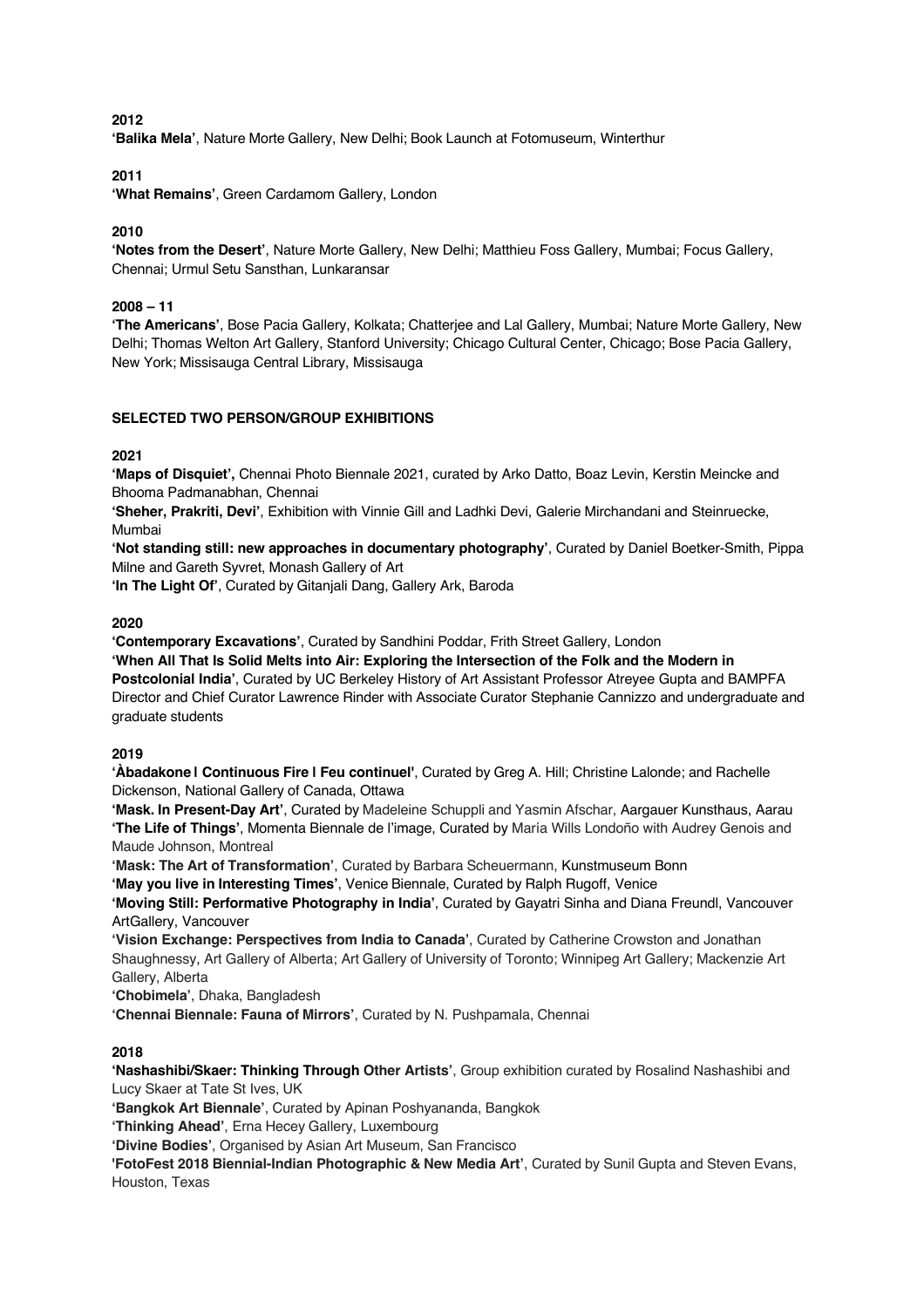**'A Beast, a God and a Line'**, Para Site, Hong Kong

**'Bearing Points'**, Curated by Diana Campbell, Dhaka Art Summit, Bangladesh **'Riots: Slow Cancellation of the Future'**, Curated by Natasha Ginwala, ifa-Galerie, Stuttgart and Berlin

### **2017**

**'Prospect 4: The Lotus In Spite Of The Swamp'**, Artistic Director Trevor Schoonmaker, New Orleans **'Memories from the Futures: Indian Modernities'**, Curated by Catherine David, Centre Pompidou, Paris **'7th Moscow Biennale, Clouds**⇄**Forests'**, Curated by Yoko Hasegawa, New Tretyakov State Gallery, Moscow **'Documenta 14'**, Artistic Director Adam Szymczyk, Athens, Greece; Kassel, Germany **'Balika Mela at ICP for International Womens Day'**, International Center for Photography, NY

### **2016**

**'Kochi-Muziris Biennale'**, Curated by Sudarshan Shetty, Kochi, Kerala

**'Dislocation/Negotiating Identity: Contemporary Photographs from South and Southeast Asia'**, Curated by Aprile Gallant, Smith College Museum of Art, Northampton

**'Unsuspending Disbelief'**, Curated by Laura Letinsky, Logan Gallery, University of Chicago, Chicago **'Tabiyat: Medicine and Healing in India'** Curated by Ratan Vaswani, Chhatrapati Shivaji Maharaj Vastu Sangrahalaya, Mumbai and **'Jeevanchakra'**, Curated by Latika Gupta, Akar Prakar, Kolkata

## **2015**

**'Picture This: Contemporary Photography and India'**, Curated by Nathaniel Stein, Philadelphia Museum of Art, Philadelphia

**'Ruins and Fabrications'**, Curated by Bakirathi Mani, Twelve Gates Arts, Philadelphia

**'POST DATE: Photography and Inherited History in India'**, Curated by Jodi Throckmorton, San Jose Museum of Art, San Jose; Ulrich Museum of Art, Kansas

**'Nameless here for evermore'**, Khoj International Artists Association, New Delhi

**'My Memory, Your History: Narratives on the North'**, Curated by Priya Pall, Birla Academy of Art and Culture, Kolkata

## **2014**

**'The Missing Pavilion'**, Curated by Gayatri Sinha and JNU students, School of Arts and Aesthetics, JNU, New Delhi

**'Ways of Seeing: Gauri Gill and Seher Shah'**, Experimenter Gallery, Kolkata

**'1984'**, The Wiener Library, London

**'Rectangular Squares'**, Curated by Esa Epstein, Sepia Eye Gallery, New York

**'Punctum Reflections on Photography'**, Curated by Seamus Healey, Salzburger Kunstverein, Salzburg **'Invisible Cities'**, Curated by Bhooma Padmanabhan, Vadehra Art Gallery, New Delhi

**'Ganjad Portraits'**, Regal Cinema Building, Connaught Place, New Delhi; Ganjad Primary School, Ganjad **'Forms of Activism: 25 years of Sahmat'**, Lalit Kala Academy, New Delhi

**'Insert 2014'**, Curated by Raqs Media Collective, Indira Gandhi National Center for the Arts, New Delhi

## **2013**

**'Aesthetic Bind Citizen Artist: Forms of Address'**, Curated by Geeta Kapur, Chemould Gallery, Mumbai **'Delhi Photo Festival'**, Habitat Center, New Delhi

**'Duende'**, Curated by Gitanjali Dang, Rote Fabrik, Zurich

**'A Photograph is Not an Opinion – Contemporary Photography by Women'**, Curated by Sunil Gupta and Veerangana Solanki, Jehangir Art Gallery, Mumbai

## **2012**

**'The Needle on the Gauge'**, Curated by Ranjit Hoskote, The Contemporary Art Institute of Southern Australia, Adelaide

**'There Was A Country Where They Were All Thieves'**, Curated by Natasha Ginwala, Jeanine Hofland Contemporary Art, Amsterdam

**'The Portrait: Contemporary Indian Photography'**, Curated by Devika Daulet-Singh, Fremantle Arts Centre, Fremantle

**'Lines of Control: Partition as a Productive Space'**, Curated by Hammad Nasar, Iftikhar Dadi and Ellen Avril, Herbert F. Johnson Museum at Cornell University; Nasher Museum, Duke University

**'Cynical Love: Life in the Everyday'**, Curated by Gayatri Sinha, Kiran Nadar Museum of Art, New Delhi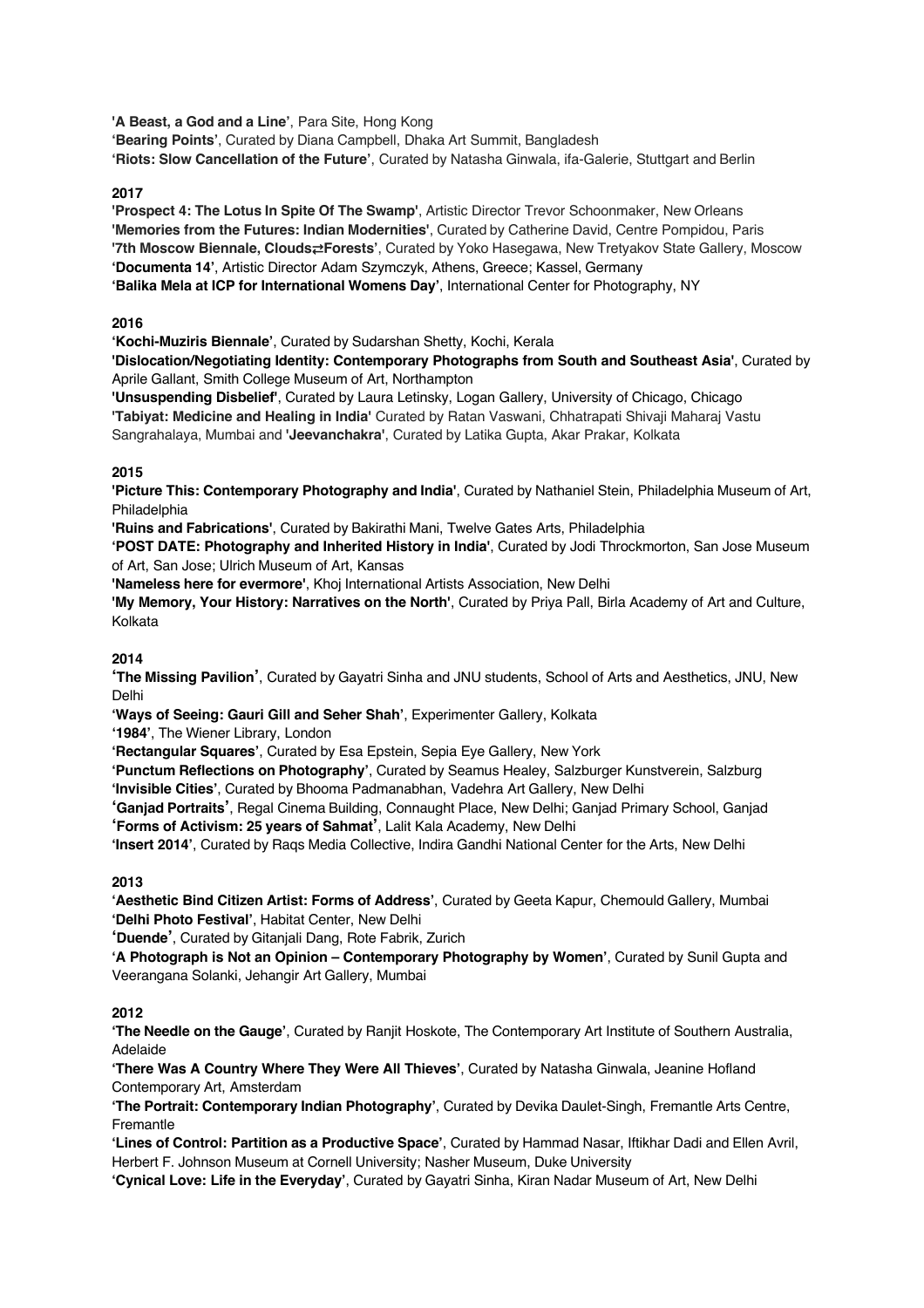**2011**

**'The Grange Prize Exhibition'**, Curated by Michelle Jacques, Art Gallery of Ontario, Toronto

**'Step Across This Line'**, Contemporary artists from Bangladesh, India and Pakistan, Curated by Deeksha Nath, Asia House, London

**'The Matter Within: New Contemporary Art of India'**, Curated by Betti-Sue Hertz, Yerba Buena Center for the Arts, San Francisco

**'Generation in Transition'**, Curated by Magda Kardasz, Zacheta National Gallery of Art, Warsaw; Contemporary Art Centre, Vilnius

**'Staging Selves: Power, Performativity and Portraiture'**, Curated by Maya Kovskaya, Sakshi Gallery, Mumbai **'Homespun'**, Curated by Girish Shahane, Devi Art Foundation, New Delhi

**'Picturing Parallax: Photography and Video from the South Asian Diaspora'**, Curated by Santhi Kavuri-Bauer, SF State Fine Arts Gallery, San Francisco

**'The Americans'**, Curated by Haema Sivanesan, Mississauga Central Library, Mississauga. Featured exhibition in Contact Photo Festival (solo)

**'Something I've been meaning to tell you'**, Curated by Sunil Gupta and Vidya Shivadas, Vadehra Art Gallery, New Delhi

**'Hall of Technology'**, Artist Project, Indian Art Summit, New Delhi

### **2010**

**'Light Drifts'**, Curated by Eve Lemesle, Matthieu Foss Gallery, Mumbai

**'US TODAY: AFTER KATRINA'**, Curated by Phillipe Durand and Joerg Bader, Institut d'art Contemporain, Villeurbanne, Lyon

**'Docutour'**, Curated by Bose Krishnamachari, BMB Gallery, Mumbai

**'Where Three Dreams Cross' – 150 years of photography from India, Pakistan and Bangladesh**, WhitechapelGallery, London; Fotomuseum, Winterthur, Switzerland. Curated by Sunil Gupta. **'Punctum 1 – A critical look at the landscape in South Asian Photography'**, Curated by Arshiya Lokhandwala, Lakeeran, Mumbai

### **2009**

**'Outside In: Indian Art Abroad'**, Curated by Courtney Gilbert, Sun Valley Center for the Arts, Idaho **'Rememory'**, Two-person show with Tomoko Yoneda, Lucy Mackintosh Gallery, Lausanne

**'The Astonishment of Being'**, Curated by Deeksha Nath, Birla Academy of Art and Culture, Kolkata **'The Self and The Other - Portraiture in Contemporary Indian Photography'**, Curated by Luisa Ortinez and Devika Daulet-Singh, La Virreina Centre de la Imatge of the Institut de Cultura (City Council of Barcelona), Palau deLa Virreina. Exhibition travels to Artium in Vitoria

**'Shifting Shapes –Unstable Signs'**, Curated by Robert Storr and Jaret Vadehra, Yale Art Gallery, Yale University, New Haven

### **2008**

**'The Nature of the City'**, Curated by Alexander Keefe and Nitin Mukul, Religare Art Gallery, New Delhi **'Zeitgeist'**, Curated by Latika Gupta, Palette Art Gallery, New Delhi

**'Click! Indian Photography Now'**, Curated by Sunil Gupta and Radhika Singh, Vadehra Art Gallery, New Delhi and London

### **2007**

**'City Cite Site'**, Curated by Latika Gupta, Anant Art Gallery, New Delhi **'Photoquai'**, Curated by Helene Cerruti, Musee Quai Branly, Paris **'Public Places, Private Spaces' - Contemporary Photography and Video Art in India'**, Curated by Paul Sternberger and Gayatri Sinha, The Newark Museum, New Jersey **'Autoportraits'**, Photographic portfolio of 12 Indian artists, Khoj at Frieze Art Fair, London **'Gill and Gupta'**, Two person show with Sunil Gupta, India International Center, New Delhi **'I fear I believe I desire'**, Curated by Gayatri Sinha, Gallery Espace, New Delhi

**2005**

**'Women Photographers from SAARC countries'**, Curated by Alka Pande, Italian Cultural Center, New Delhi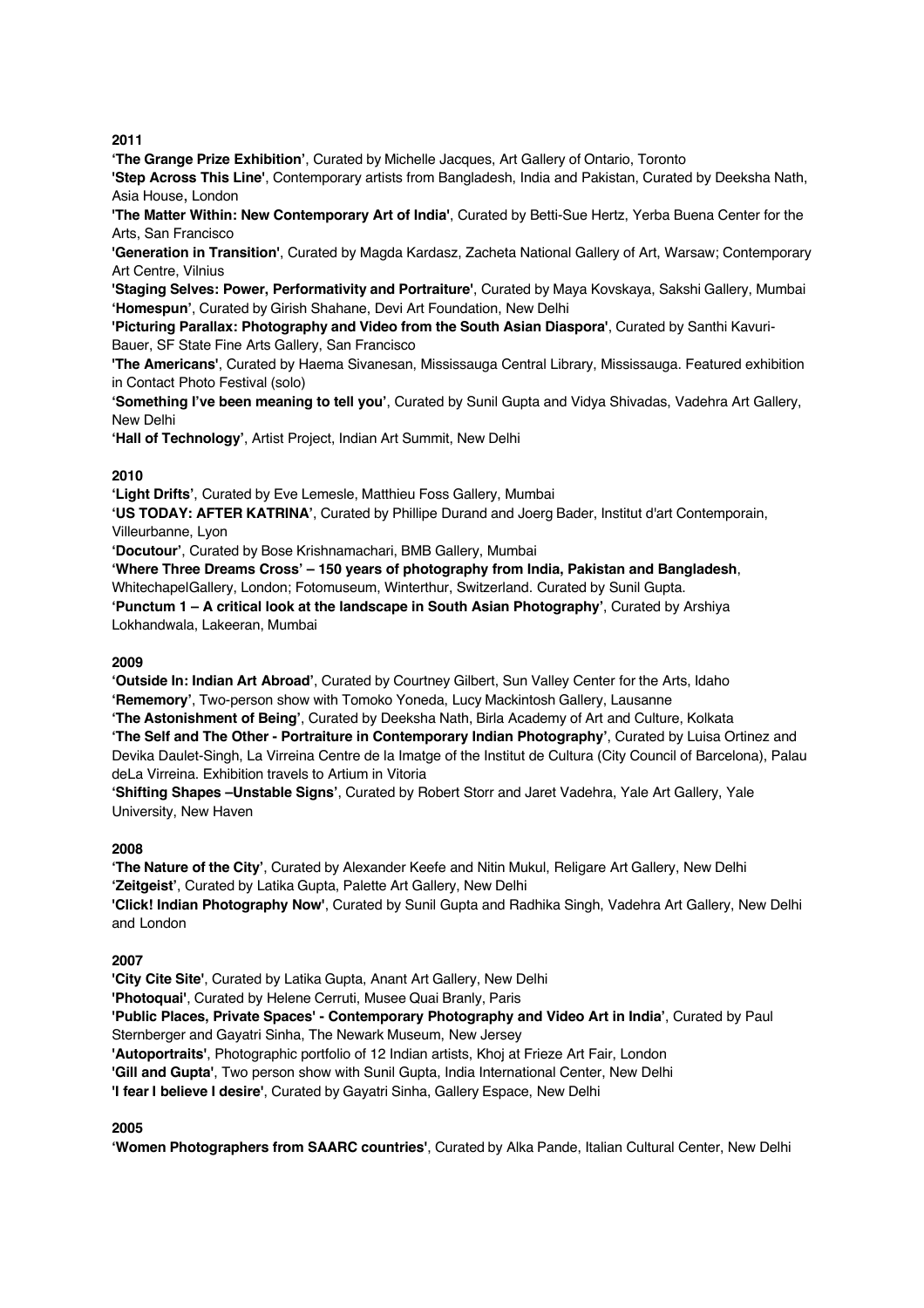**2002 'Award Winners Show'**, Fifty Crows Foundation, San Francisco

**1998**

**'In Black and White' - What has Independence meant for Women'**, Curated by Bisakha Dutta, Point of View, Lalit Kala Academy, New Delhi; Admit One Gallery, New York

**1995**

**'Alliance Francaise prizewinners exhibition'**, exhibition traveled all over India

### **BOOKS**

1984, document released on Kafila.org, free to download on www.gaurigill.com, New Delhi 2013/2014 Balika Mela, published by Edition Patrick Frey, Zurich 2012 The Americans, catalogue published by Nature Morte/Bose Pacia 2008

### **SELECTED COLLECTIONS**

Museum of Modern Art, New York Smithsonian Institution, Washington DC Guggenheim Museum, New York Tate Museum, London Deutsche Bank Collection, Frankfurt Philadelphia Museum of Art San Jose Museum of Art National Gallery of Canada, Ottawa Royal Ontario Museum, Toronto Fotomuseum, Winterthur Kiran Nadar Museum, New Delhi Ishara Art Foundation, Dubai

#### **CURATING**

**2010: 'Transportraits'**, Curated exhibition on women navigating public places in the city for the feminist activist group Jagori, to coincide with the Delhi Declaration on Women's Safety, New Delhi; the exhibit later travelled to schools and colleges across India.

**2005: 'Nobody's Children'**, Curated Tarun Chhabra's photographic work with Delhi's street children for Youthreach, India Habitat Center, New Delhi.

**2005: '1000 Peace Women across the Globe'**, Photographed and exhibited the work of women activists across India for Sangath. The work was shown in Delhi, Kashmir and the Northeast, and later published as a book by Scalo.

## **TEACHING AND TALKS**

**January/October 2019:** Portfolio review and talk at SACAC, New Delhi **November 2015:** Master Class at FICA, New Delhi **April 2015:** Workshop with MA class in Visual Arts, Ambedkar University, New Delhi **December 2014:** Workshop with MA class on Contemporary Practice, NID Ahmedabad **December 2012:** Workshop with MA class on Contemporary Practice, NID Ahmedabad **November/December 2012:** Part of external jury and subsequent workshop with the MA class at NID, Ahmedabad

**August 2003 - December 2008:** High School and Middle School photography at the American School, New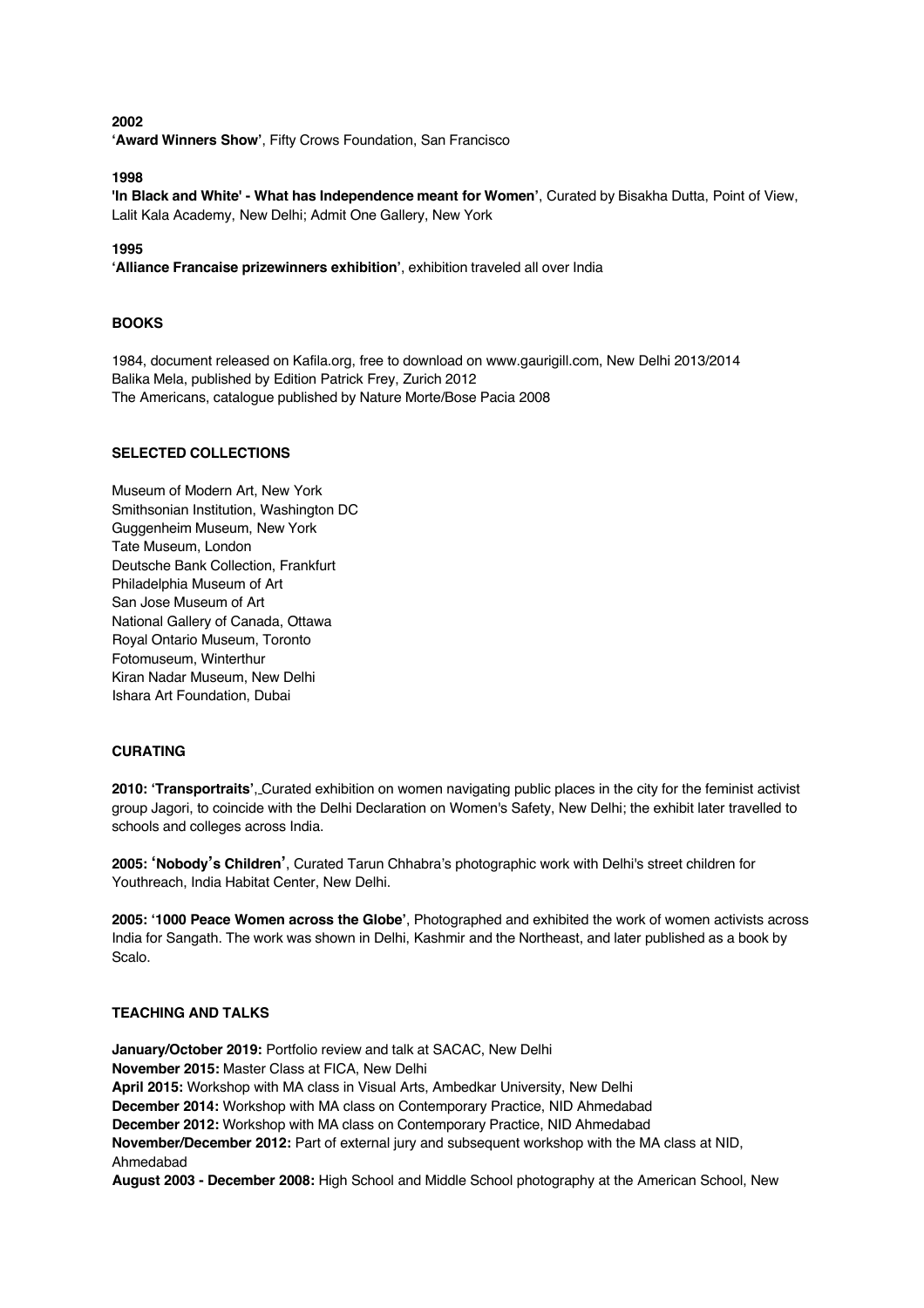**Delhi November 2007:** Presentation and exhibition, Center for Social Action, Christ College, Bangalore **April 2007:** Workshop with local photographers, Goethe Institute, Kabul **2003 - 2005:** Series of workshops with local teenage girls through Urmul Setu Sansthan, Lunkaransar,

**June 2002 - July 2002:** Photography I, Cantor Center for the Arts, Stanford University

**February 2002:** Workshop on photography in Visual Anthropology seminar, Stanford University

**November 2001:** Presentation in Jim Goldberg's class on Documentary Photography, California College of Arts and Crafts

**September 1996:** Workshop on 'the personal voice in documentary photography', Apeejay Institute of Design, New Delhi

### **OTHER**

**2006 - 2011:** Co-editor at 'Camerawork Delhi' a free newsletter about independent photography from New Delhi and elsewhere

**1995 - 2000:** Photojournalist with 'Outlook' magazine, New Delhi, freelance work for various publications

**1994 - 1995:** Photographer for 'First City' magazine, New Delhi

#### **SELECTED BIBLIOGRAPHY**

Shreya Ajmani: 'Photographer Gauri Gill Unites with Debuting Artists Vinnie Gill and Ladhki Devi', Art She Says, 2021

Shreya Agrawal: 'Maps of Disquiet': Chennai Photo Biennale addresses the exigencies of our time', The Indian Express, 2021

Mario D'Souza: 'Gauri Gill, Vinnie Gill and Ladhki Devi', Review in Artforum, 2021

Gayatri Sinha: 'The Biennale in Covid Times', Critical Collective, 2021

Anjani Chadha: 'Remnants of disparate cities', The New Indian Express, 2021

Jerry Saltz: 'The Best New York Art Shows of 2021', Vulture, 2021

Holland Cotter: 'What to See In N.Y.C. Galleries Right Now', The New York Times, 2021

Shreevatsa Nevatia: 'Photographer Gauri Gill ditches the classical for a less-idealised, everyday version of art and life', India Today, 2021

Christopher Alessandrini: 'Gauri Gill A Time to Play: New Scenes from Acts of Appearance', The Guide.Art

Will Fenstermaker: 'Staging Images: Gauri Gill Interviewed', Bomb Magazine, 2021

Will Heinrich and Holland Cotter: 'TriBeCa Gallery Guide: New York's Most Vibrant Art Scene', The New York Times, 2021

Johanna Fateman: 'Gauri Gill', The New Yorker, 2021

Siddhartha Mitter: 'Seeking Art That Expands the Possibilities for a Troubled World', The New York Times, 2021

Mimi Chu: 'Top Ten Shows from the UK and Ireland', Frieze, 2021

Sukant Deepak: 'The eighth colour of a ruined rainbow', IANS Life, 2021

'The eighth colour of a ruined rainbow', Daijiworld, 2021

Gauri Gill (410), This Long Century, 2020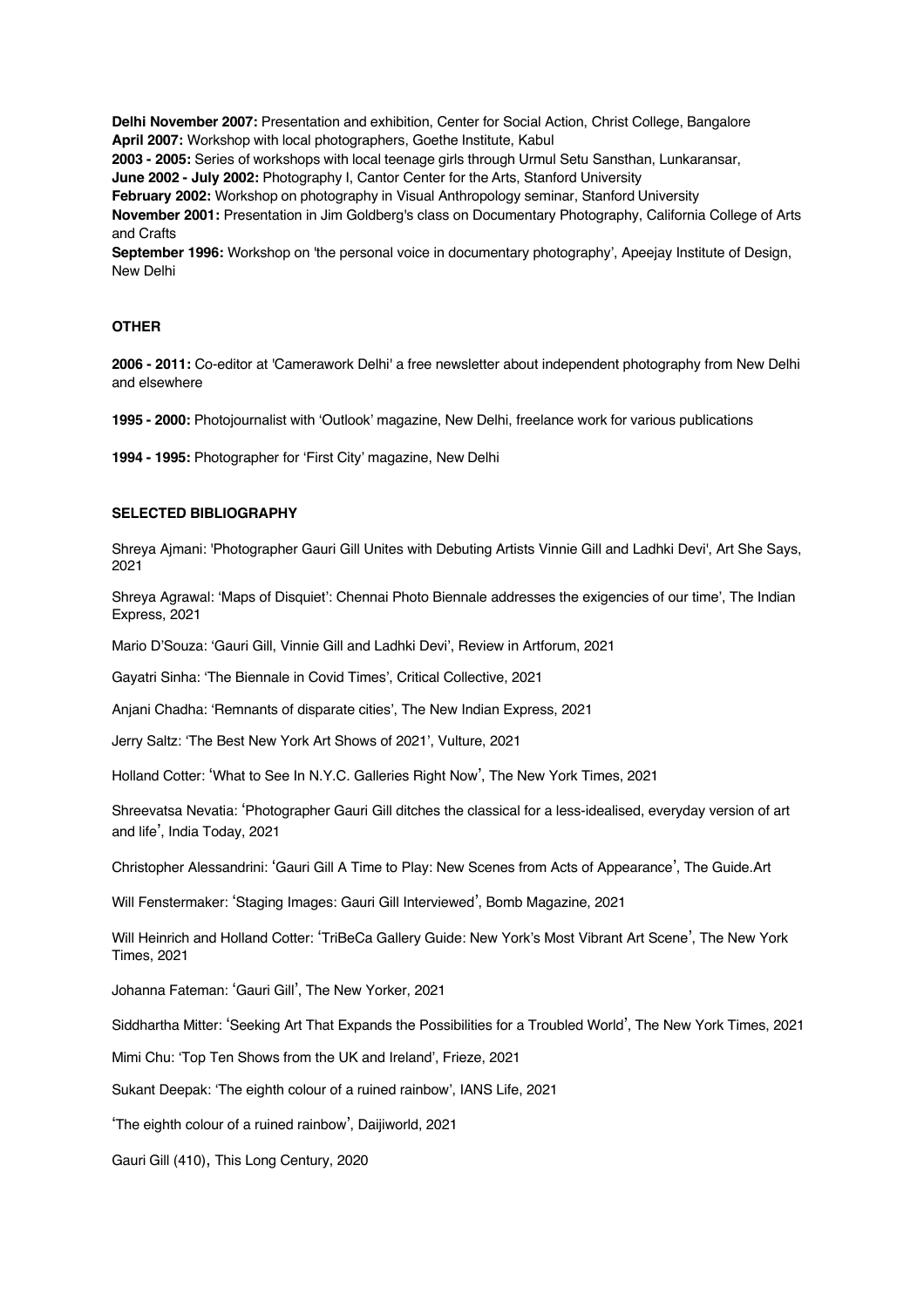'Jis tann lãgé soee jãné: The 1984 Pogrom', Marg magazine special issue on Art and Conflict, Edited by Glenn D. Lowry, 2020

Interview with Benita Fernando on Nizamuddin at Night, Indian Express, 2020

Laura Cummings: 'Venice Biennale 2019 review – preaching to the converted', Guardian newspaper, 2019

Portfolio: Du magazine, July/August 2019

Ben Davis: 'In Ralph Rugoff's Venice Biennale, the World's Artists Take Planetary Doom as a Given, But Search for Joy Nonetheless', artnet news, 2019

Dale Berning Sawa: 'Gauri Gill's best photograph: a rat nursing an elderly woman', Guardian newspaper, 2019

Andrew Russeth: 'Part of My Job Is Just to Listen': Photographer Gauri Gill on Her Peripatetic Art, ArtNews, 2018

Dean Kissick: 'Gauri Gill and Julia Phillips at MOMA PS1', Spike Magazine, 2018

Sharmistha Ray: 'Harnessing the Revelatory Power of Masks', Hyperallergic, 2018

Nicole Miller: 'Projects 108: Gauri Gill', Brooklyn Rail, 2018

Interview with Tausif Noor, 500 words, Artforum magazine, 2018

Vandana Kalra: 'Photographer Gauri Gill takes her desert journeys', Indian Express newspaper, 2018

Bansie Vasvani: 'Gauri Gill and the Acts of Appearance', COBO Social, 2018

Will Heinrich: 'Behind a mask, in front of a lens', New York Times, 2018

Natasha Ginwala: 'Image as Dwelling, Gauri Gill's photography and collaborative approach', DB ArtMag, 2018

Jyoti Dhar: 'Gauri Gill, Nature Morte', Artforum magazine, 2018

Chanpreet Khurana: 'With masks and some alchemy, photographer Gauri Gill tells real and fantastic stories in Maharashtra', Scroll, 2018

Rashmi Meenakshi Vishwanathan: 'An Architecture of Memory', Third Text, 2017

Kaelen Wilson-Goldie: 'At Documenta, Blurred Lines Between Art and Politics', Aperture magazine, 2017

Girish Shahane: 'The Grand European Art Tour', Scroll magazine, 2017

Anar Parikh: 'The Americans: Representations of South Asian American Life', South Asian American Digital Archive, 2017

Sarover Zaidi: On two modes of witnessing: Azadeh Akhlaghi and Gauri Gill, Chapati Mystery, 2017

Chanpreet Khurana: Photographer Gauri Gill uncovers the secret lives of graves in Rajasthan, Scroll.in, 2017

Prajna Desai: 'The Kids Aren't All Right', Aperture magazine, 2017

Nabil Ahmed: 'Negative Moment: Political Geology in the Twenty - First Century, South', documenta 14, Issue 3, 2016

Annalisa Merelli: 'When an ancient tribal art depicts modern Indian life', Quartz India, 2016

Pooja Pillai: 'Stitched in Time', Indian Express newspaper, 2016

Nancy Adajania: 'Bearing Witness: Creations of the "Human Hand" in Gauri Gill's photography', The Wire, 2016

Reema Gehi: 'Retellings', Mumbai Mirror newspaper, 2016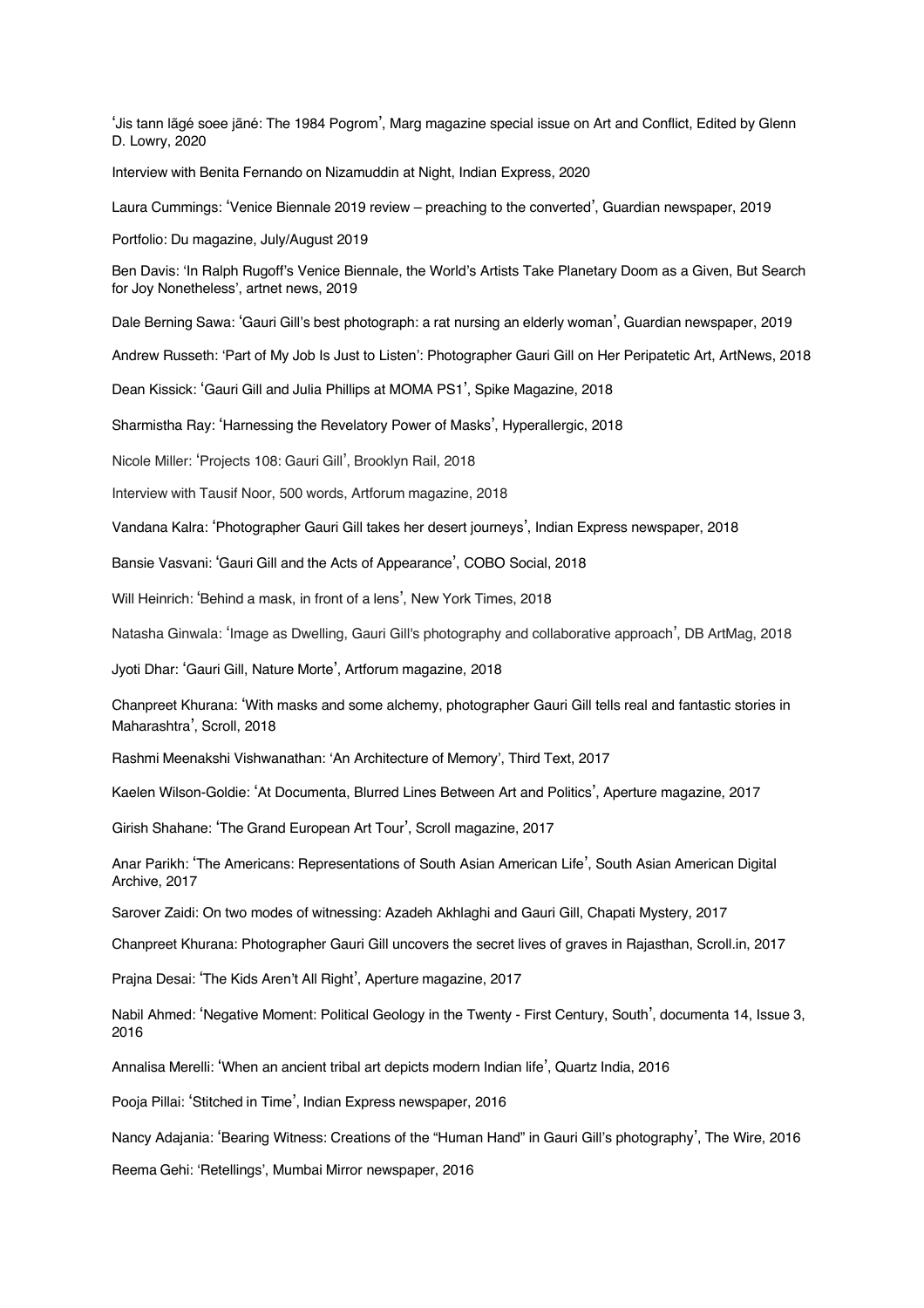Ranjit Hoskote, 'A Renewed Bibliography of Sensations: Gauri Gill's Collaborations with Person, Place, and Community', April 2016

Chanpreet Khurana: 'The art of slowing down', Mint newspaper, 2016

Inderpal Grewal: 'Gauri Gill and Rajesh Vangad, Fields of Sight', Trans Asia Photography Review, 2015

Portfolio: 'Another Way of Seeing', Granta magazine, 2015

'The Salon: Conversation between Lola Mac Dougall and Gauri Gill', Johannesburg Workshop in Theory and Criticism, 2014

Somak Ghosal: 'Eye Spy: The work of mourning' Mint newspaper, 2014

Deeksha Nath: 'Violence and Resistance' Review of Forms of Activism, Frontline magazine, 2014

Geeta Kapur: 'Aesthetic Bind, Citizen Artist: forms of address', 2013

Jaspreet Singh: 'Thomas Bernhard in New Delhi', New York Times, 2013

Avtar Singh: 'Returning to 1984', Timeout magazine, New Delhi, 2013

Neha Thirani: 'Mumbai's 'Focus' Festival Showcases Women Photographers', New York Times, 2013

Portfolio: 'Extra-Urban', Domus, Mumbai 2012

Aditi Saxton: 'Do you see what I see', Review of Balika Mela, Tehelka magazine, 2012

Rosalyn D'Mello: 'Gauri Gill's New Book is a Chapter in the Art of Portraiture', Artinfo.com, 2012

Nao Katagiri: 'New generation of Indian Artists', Bird magazine, Tokyo, 2012

Murtaza Vali: 'Eluding Presence: Portraiture in South Asian Photography', Trans Asia Photography Review, 2011

Portfolio: 'Balika Mela', Inge Morath Foundation, 2011

Portfolio: 'Nizamuddin at Night', Civil Lines, Edited by Mukul Kesavan, Kai Friese and Achal Prabhala, Harper Collins, New Delhi 2011

Portfolio: 'Balika Mela', Sunday Guardian newspaper, New Delhi 2011

Christopher Lord: 'Professional and amateur pictures of war-ravaged Kabul on show in London', Review in The National newspaper, Abu Dhabi 2011

Neha Thirani: 'The Peacocks on the Periphery', Review in Times of India newspaper, Mumbai 2010

Zeenat Nagre: 'State of Discomfort', Review in Time Out magazine, Mumbai 2010

Anita Dube: 'Notes on Gauri Gill's Notes from the Desert', Art India Magazine, Mumbai 2010

Portfolio: 'Notes from the Desert', Du magazine, Zurich, 2010

Maya Kovskaya: Review in www.artinfo.com, 2010

Jane Mikkelsen: 'Nomad Land', Review in Timeout magazine, New Delhi 2010

Mario Cresci and Radu Stern: 'Future Images – A Collection of the World's Best Young Photographers', 24Ore Motta Cultura, Italy 2010

Von Feli Schindler: 'Bilder des Glücks und der Tristesse', Review in Tages Anzeiger newspaper, Zurich 2010

Portfolio: 'Balika Mela Portraits', Ojodopez, Spain 2010

Portfolio: 'The Americans', Gup Magazine, The Netherlands, 2010

Deepanjana Pal: 'Beyond Photoshop', Review in The Caravan magazine, New Delhi 2010

Alexander Keefe: 'On Nizamuddin at Night', Essay in Marg magazine, Mumbai 2010